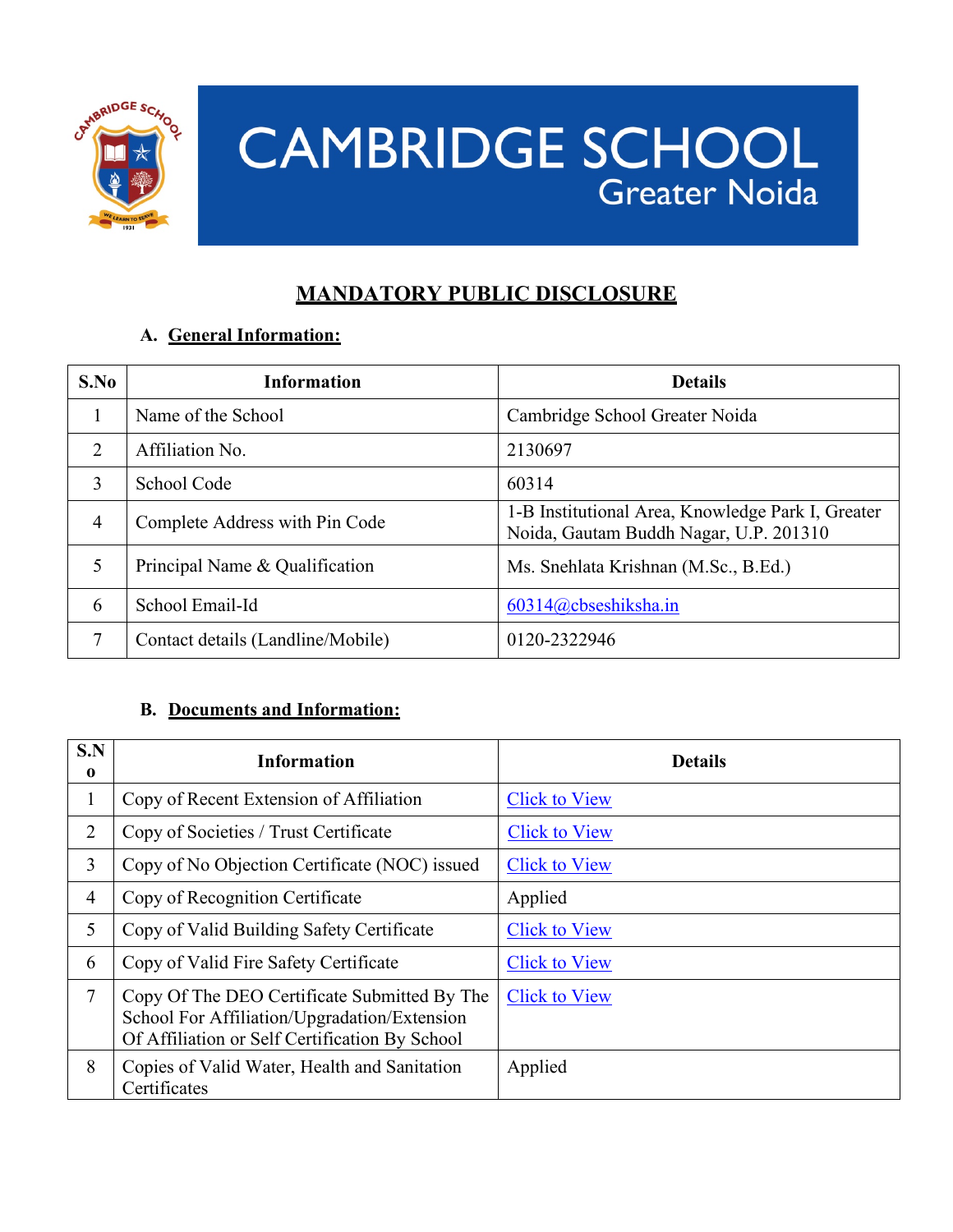#### **C. Result and Academics:**

| S.No | <b>Information</b>                              | <b>Details</b>       |
|------|-------------------------------------------------|----------------------|
|      | Fee Structure of the School                     | <b>Click to View</b> |
|      | Annual Academic Calendar                        | <b>Click to View</b> |
|      | List of School Management Committee             | <b>Click to View</b> |
| 4    | Last three year result of the Board Examination | <b>Click to View</b> |

## **D. Staff (Teaching):**

| S.No           | <b>Information</b>                       | <b>Details</b>                                           |
|----------------|------------------------------------------|----------------------------------------------------------|
| 1              | Principal                                | 01                                                       |
| 2              | Total No. of Teachers                    | 51                                                       |
|                | $\bullet$ PGT                            | 17                                                       |
|                | <b>TGT</b><br>$\bullet$                  | 12                                                       |
|                | PRT<br>$\bullet$                         | 19                                                       |
|                | <b>NTT</b><br>$\bullet$                  | 3                                                        |
| 3              | <b>Students Teachers Ratio</b>           | 1:30                                                     |
| $\overline{4}$ | Details of Special Educator              | $\overline{\phantom{a}}$                                 |
| 5              | Details of Counsellor & Wellness Teacher | Ms. Mansi Singh (School Counsellor & PGT)<br>Psychology) |